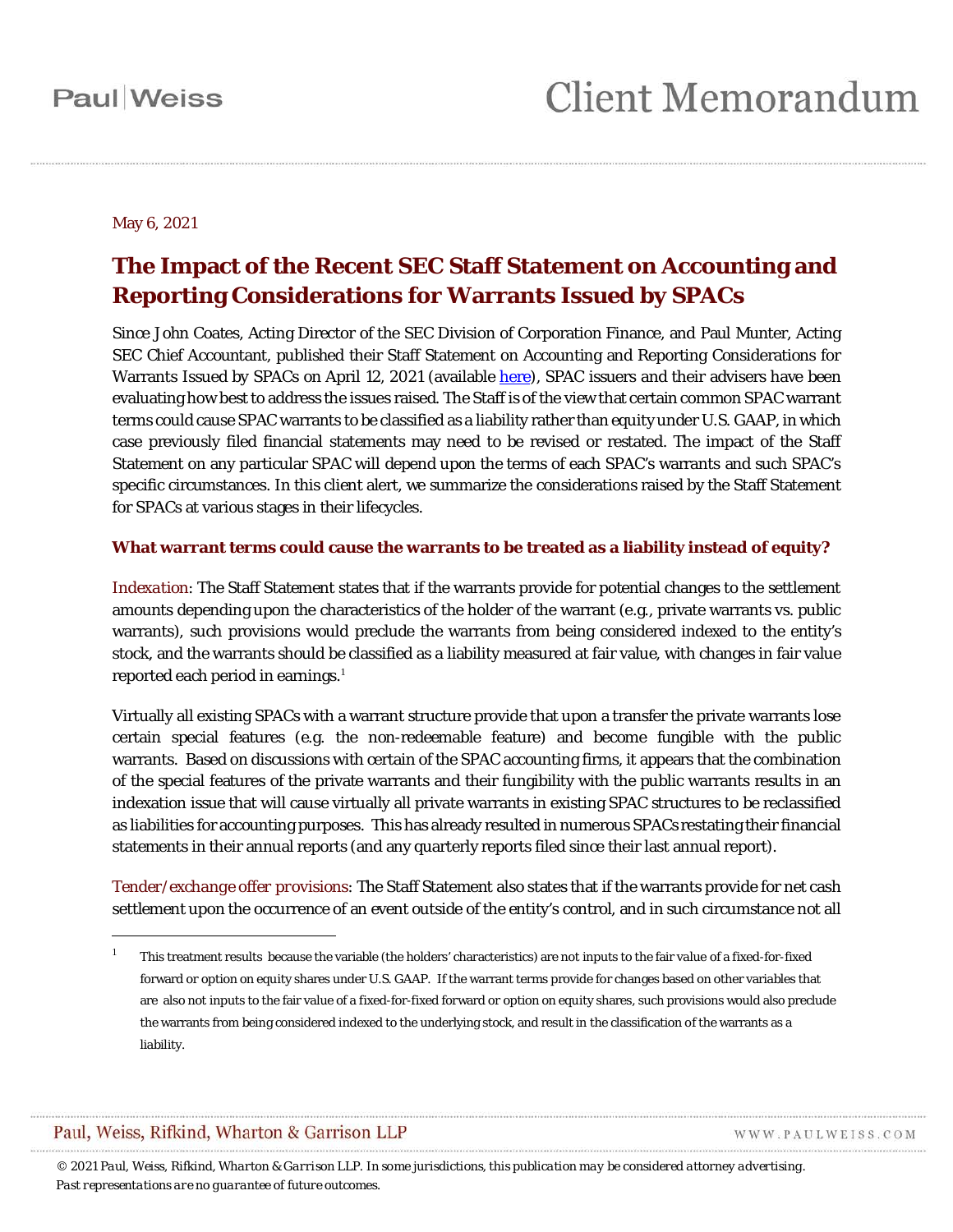## **Paul** Weiss

# **Client Memorandum**

holders of the underlying equity securities would receive cash (for example, if the warrants provide that upon the acceptance of a tender or exchange offer by more than 50% of the holders of the outstanding common stock, the holders of the warrants would be entitled to receive cash for all their warrants whereas holders of common stock may receive a mix of consideration or may not have all their shares of common stock accepted if the offer is for less than all of the outstanding shares of common stock), then the warrants should be classified as a liability measured at fair value, with changes in fair value reported each period in earnings.

### **What are the next steps?**

Registrants should consult with their auditors and legal advisors to evaluate the terms of their warrants and determine whether the warrants need to be re-classified as a liability. If so, the next steps may vary depending on where the SPAC is in its lifecycle and the materiality of the accounting error. In all cases, registrants should take care not to selectively disclose material non-public information.

#### *Pre-SPAC IPO*

Pre-IPO SPACs will have the option of revising the terms of their warrants to ensure that they may be classified as equity or revising their registration statement disclosures to reflect the classification of the warrants as a liability. SPACs should anticipate that the process of confirming with the Staff the accounting treatment for alternative warrant structures to avoid classification of warrants as a liability may take some time, at least for the early movers. SPACs should also review their risk factor disclosures and, if not already included, consider adding a risk factor that similar reclassifications, based upon updated or revised accounting guidance or interpretations, could occur in the future.

### *All Stages Post-SPAC IPO*

Registrants will need to evaluate whether their warrants include the provisions highlighted in the Staff Statement and, if applicable, consider whether a reclassification of the warrants as a liability is appropriate. Following a decision to reclassify the warrants, the registrant will need to evaluate the materiality of the accounting error in accordance with Staff Accounting Bulletin ("SAB") No. 99 – Materiality (codified in SAB Topic 1, Section M – *Materiality*, available *here*). A conclusion that the error is material within the meaning of SAB No. 99 will necessitate the restatement of previously-issued financial statements. However, each SPAC will need to conduct its own analysis and certain SPACs (for example, those with lower warrant coverage) may be able to determine that the reclassification is not material.

SPACs should also review their risk factor disclosures and, if not already included, consider adding a risk factor that similar reclassifications based upon updated or revised accounting guidance or interpretations could occur in the future.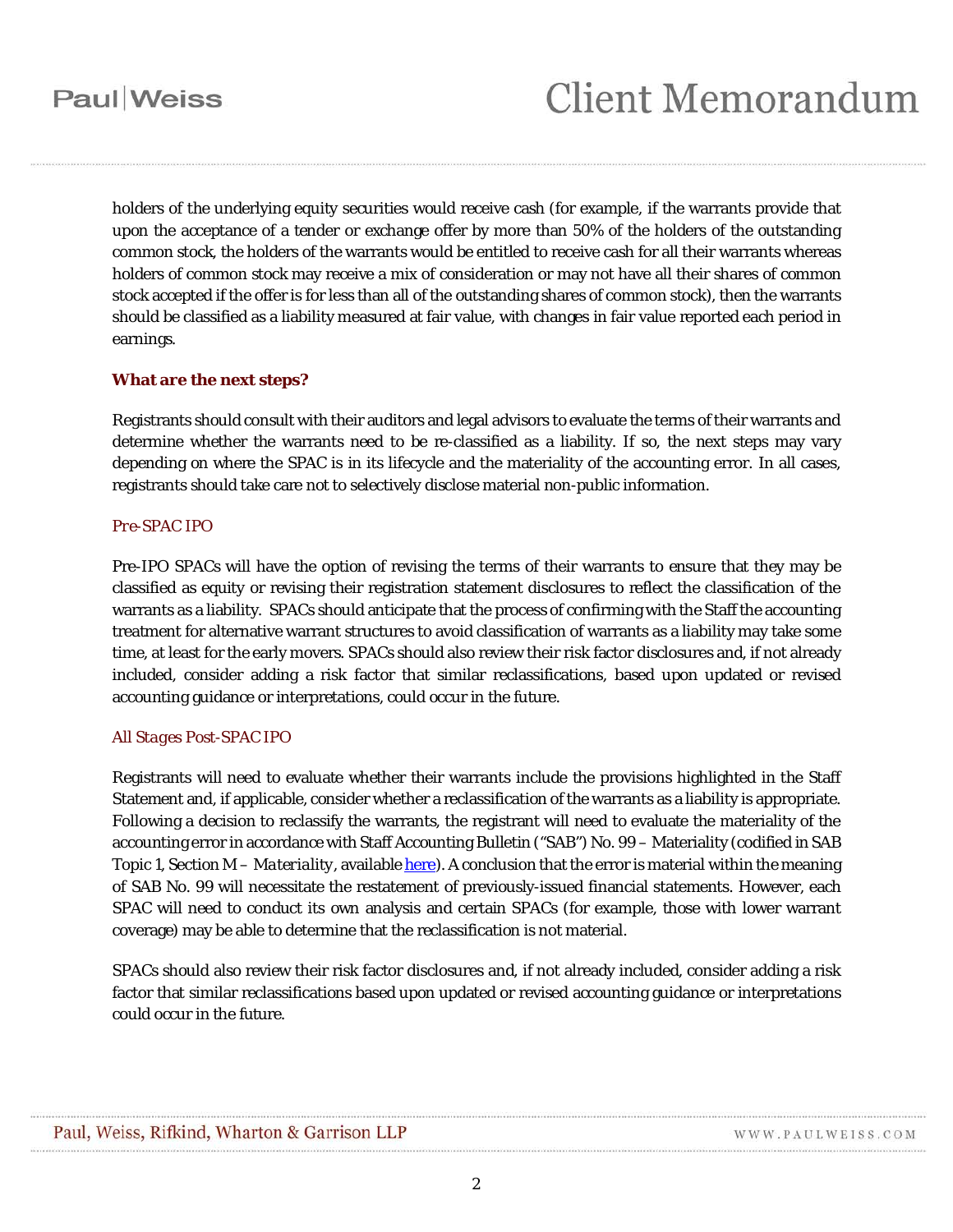## **Paul** Weiss

### *Post-SPAC IPO/Pre de-SPAC Agreement*

*Not material*: if the registrant determines that the error is not material, then it would revise its financial statements in its next periodic report on Form 10-Q or Form 10-K.

*Material*: if the registrant determines that the error is material, it will need to file an Item 4.02 Form 8-K (Non-Reliance on Previously Issued Financial Statements or a Related Audit Report or Completed Interim Review) and restate the previously-issued financial statements, including filing amended Form 10-Ks and Form 10-Qs, as applicable.

### *Post de-SPAC Agreement Signing/Pre-Effectiveness of Business Combination Registration Statement/ Definitive Merger Proxy*

We understand that the SEC will not declare registration statements effective or clear merger proxy statements until the registrant has made a determination regarding materiality and restatement, and appropriate filings have been made. This will add a delay to the filing and review of registration and proxy statements (and amendments thereto).

*Not material*: we expect that the registrant would need to restate the most recent historical period information included in the de-SPAC registration or merger proxy statement on amended Forms 10-K and 10-Q prior to its next registration or merger proxy statement filing. In order to facilitate the processing of pending submissions, the Staff has encouraged registrants to provide, via EDGAR, a written representation that such accounting error(s) are not material to the required financial statements and disclosures included in pending submissions and filings.

*Material*: the registrant will need to file an Item 4.02 Form 8-K (Non-Reliance on Previously Issued Financial Statements or a Related Audit Report or Completed Interim Review) and restate the previouslyissued financial statements before proceeding with any further registration or proxy statement filings (which too would require amendment to reflect the restatement).

### *Post-Effectiveness/Pre-Shareholder Meeting*

In addition to analyzing the materiality of the accounting error for the purposes of determining whether to restate previously-issued financials, the registrant will need to evaluate the materiality of the financial statement changes to the investment decision to vote with respect to the transaction. Depending on the outcome of its materiality analysis, the registrant may need to file a Form 8-K to explain the change, or revise, reprint and re-mail the documents to shareholders.

*Not material*: if the registrant determines that the error is not material, then it would revise its financial statements in its next periodic report on Form 10-Q or Form 10-K. SPACs which have not yet held their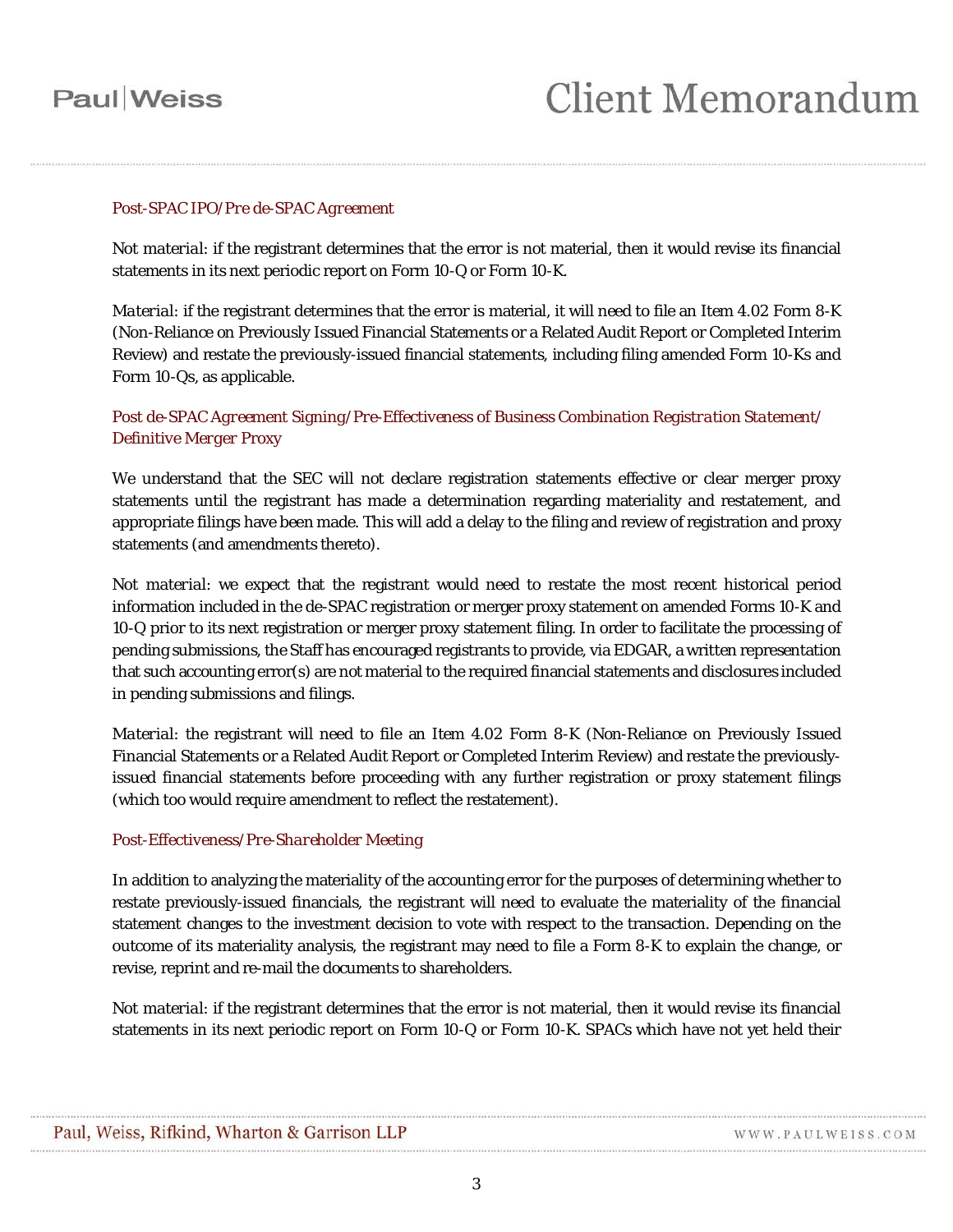### **Paul** Weiss

meeting should consider providing shareholders with disclosure around the potential impact of the revisions on a Form 8-K prior to the shareholders meeting.

*Material*: if the registrant determines that the error is material, it will need to file an Item 4.02 Form 8-K (Non-Reliance on Previously Issued Financial Statements or a Related Audit Report or Completed Interim Review) and restate the previously-issued financial statements. Each SPAC will need to evaluate the effect of this on its meeting materials to consider whether qualitative disclosure about the potential impact on the financial statements can be provided on a Form 8-K or the changes would require more significant amendments to the effective registration statement or definitive proxy statement. There are potential scenarios where additional disclosure would require a re-mailing of the materials.

### *Post-Shareholder Meeting*

Within four (4) business days of closing a de-SPAC transaction, the combined company is required to file a "Super Form 8-K" which includes current financial statements. Parties should consider whether to delay the closing of the transaction to ensure that there is sufficient time to assess the materiality of the accounting error and prepare revised or restated financial statements, as necessary, so that accurate financial statements are filed with the Form 8-K.

*Not material*: if the registrant determines that the error is not material, then it would revise its financial statements in its next periodic report on Form 10-Q or Form 10-K, which would then be included in the post-closing Form 8-K.

*Material*: if the registrant determines that the error is material, it will need to file an Item 4.02 Form 8-K (Non-Reliance on Previously Issued Financial Statements or a Related Audit Report or Completed Interim Review) and restate the previously-issued financial statements prior to including them in the post-closing Form 8-K.

### *Post de-SPAC Transaction Closing*

Following a de-SPAC transaction, the resulting public company inherits the SPAC warrants and may also be affected by this issue.

*Not material*: if the registrant determines that the error is not material, then it would revise its financial statements in its next periodic report on Form 10-Q or Form 10-K.

*Material*: if the registrant determines that the error is material, then it will need to file an Item 4.02 Form 8-K (Non-Reliance on Previously Issued Financial Statements or a Related Audit Report or Completed Interim Review) and restate the previously-issued financial statements. Registrants will need to consider